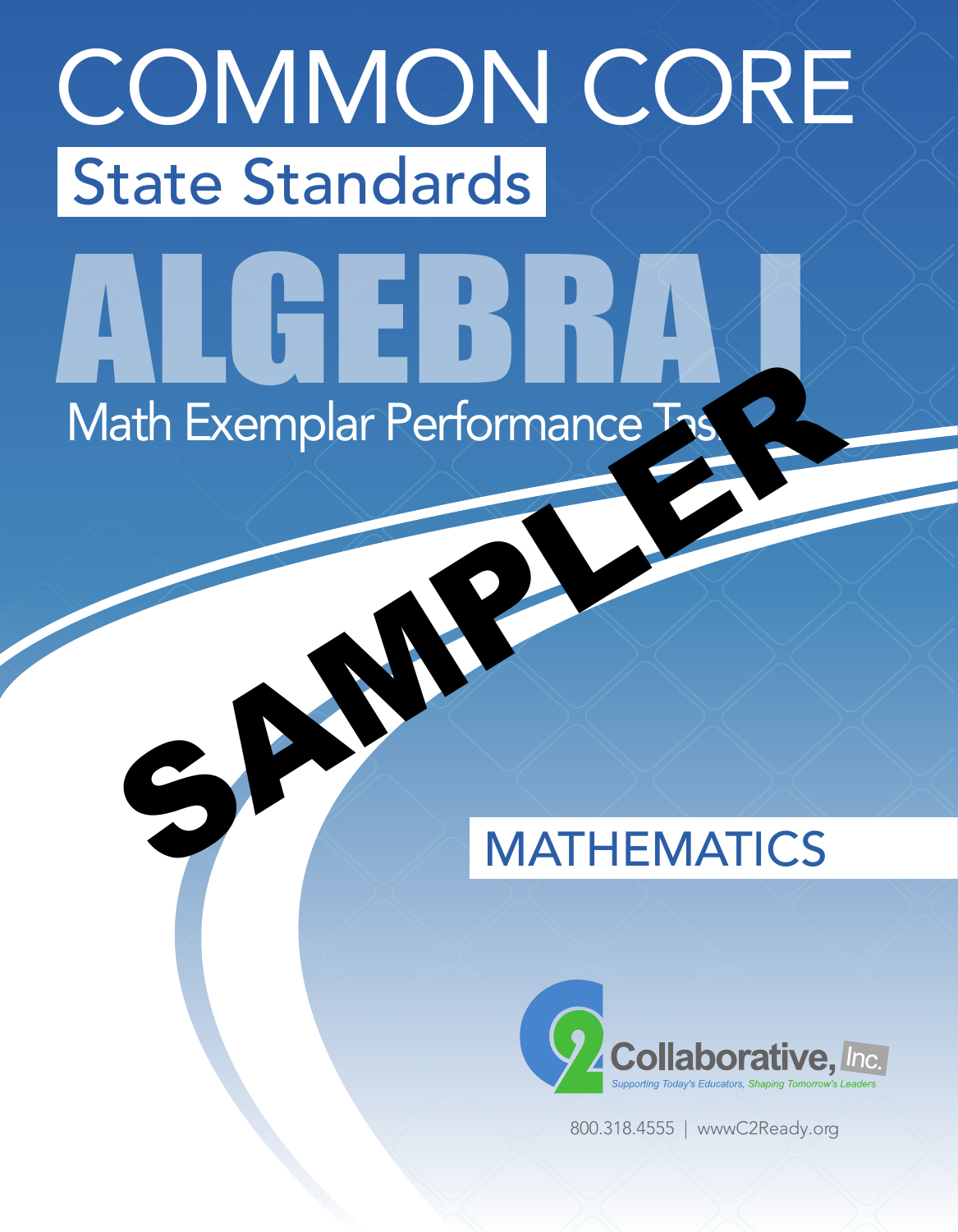Collaborative, Inc. s reserved. **Printed in the United States of America.** 

SAMPLER

national copyright laws protect this publication. It is unlawful to  $\epsilon$  produce, or digitally post to the public any copyrighted material at authorization from the copyright holder. If this publication contains **es marked "Reproducible Form," or "Student Materials," only these pages may** be photocopied and used by teachers within their own schools. They are not to be reproduced for private consulting or commercial use. For more information, contact:

> C2 Collaborative, Inc. 1s660 Midwest Road, Suite 310 Oakbrook Terrace, IL 60181 (800) 318-4555 www.C2Ready.org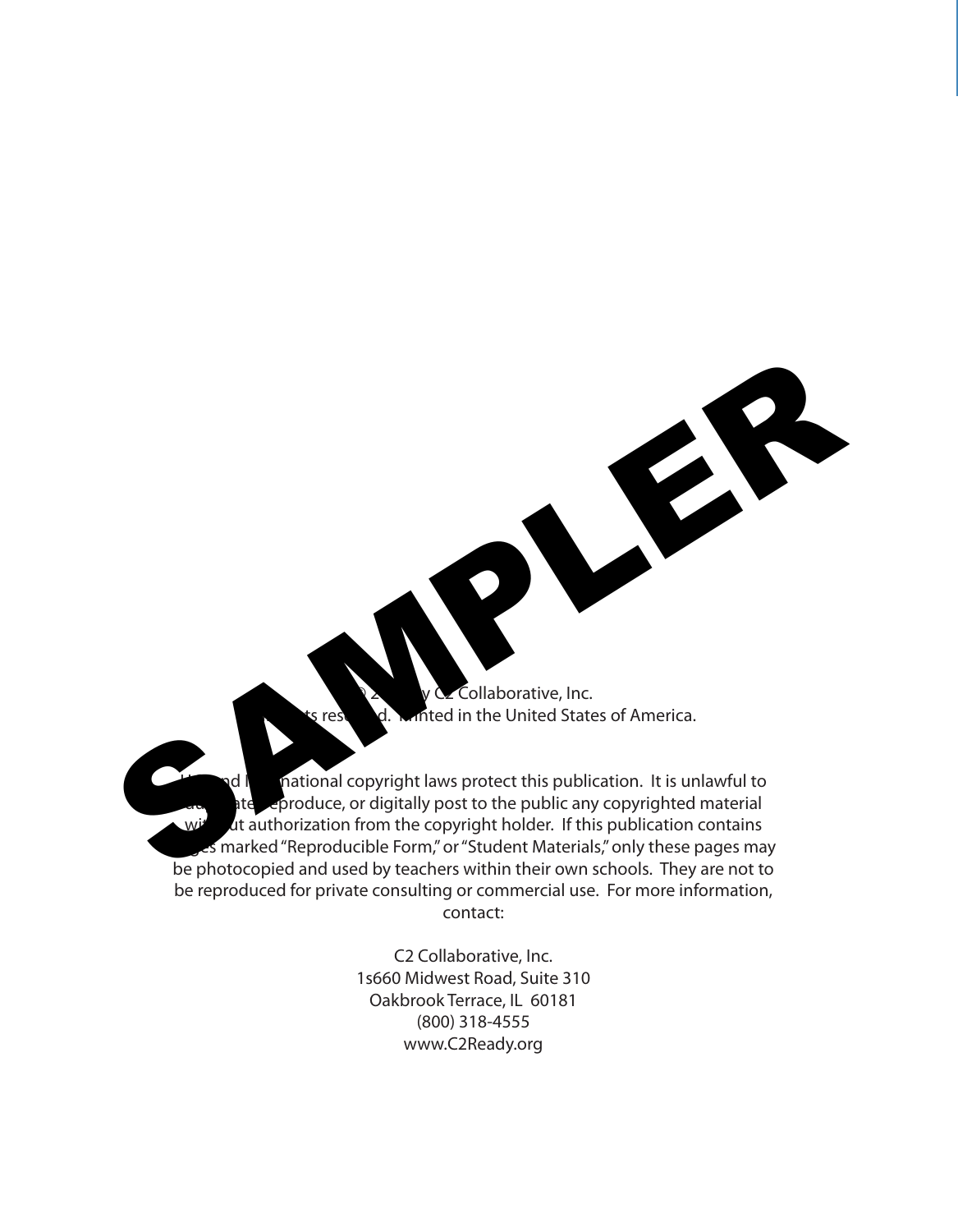# **TABLE OF CONTENTS**

# **Introduction**

# **Performance Task Planning Guide**

| HSA-CED.A.1, HSA-CED.A.4, HSA.REI.A.3 |  |
|---------------------------------------|--|

| La Company de la Company de la Company de la Company de la Company de la Company de la Company de la Company de la Company de la Company de la Company de la Company de la Company de la Company de la Company de la Company d |
|--------------------------------------------------------------------------------------------------------------------------------------------------------------------------------------------------------------------------------|
| 2                                                                                                                                                                                                                              |
|                                                                                                                                                                                                                                |

# Performance Task Student Mate

Reproducible Task Sheet ........

# Performance Task



. . . . . . . . . . . . . . . . . . . .

# $\mathbf{i}$

........................3-4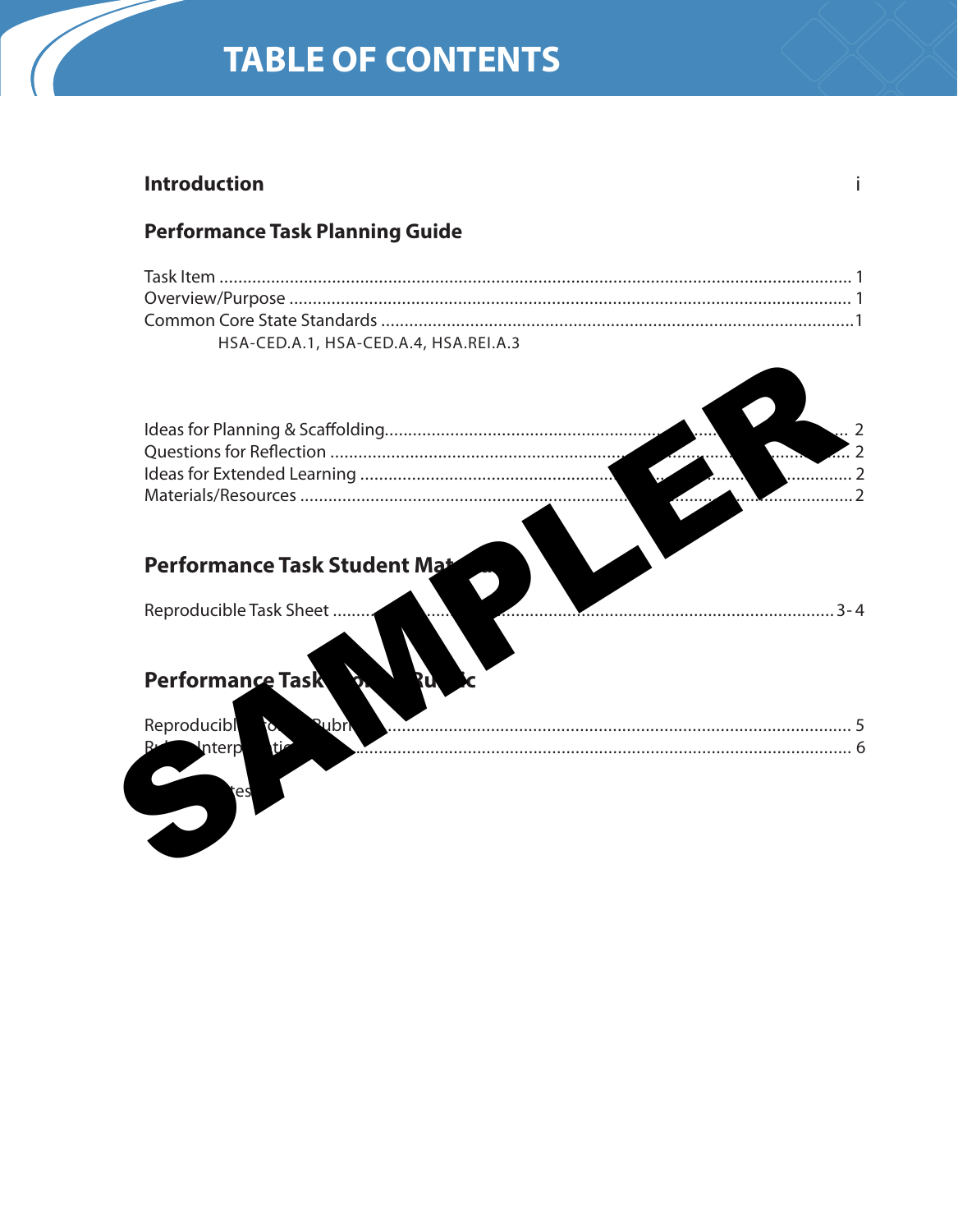# INTRODUCTION

The Common Core Institute is pleased to provide student **Performance Task Items** and the resource of **Online Planning Coach Modules** for teachers as they plan their units and/or lessons leading up to the performance tasks. The **Performance Task Items** have been created for Mathematics for grades 3-8 and the following secondary courses: Algebra I, Geometry, and Algebra II. **Performance Tasks Items** are aligned to the Common Core State Standards and focus on critical focus areas. These resources, designed by educators, for educators, can be used district-wide, school-wide or by teachers in individual classrooms.

The purpose of the **Performance Task Items** is to provide insight into how deeply a particular student understands the expectations embedded within one or more standard. Each task students with a complex, real-world challenge in which the scenario, role, process and product authentic. Students must then demonstrate that they have the skills and know complete the task.

The intent of this resource is not so much to be utilized as a summative as a nent, but to help you as an educator plan backwards for student success. These sources help you plan instruction purposefully and design student tasks/experiences that required the levels of comand to address the rigor and depth of knowledge required for students to be college and career ready.

# Understanding the Organization and Suses of the Resources

The **Performance Task Items Resource Package contains the performance task for that grade lev**el or course, a rubric for scoring, student resources or articles, and an accompanying **Online Planning Coach Module** to see as you see the coach" as you plan units/lessons. We highly suggest that you view the **Performance** Task **Introduction Module** to learn the purpose of performance tasks, how they differ  $f \circ \alpha$  sespectively and how performance tasks can drive instruction in your class Next, Next, your class Next, your class Next, when the **Online Planning Coach Module** for your specific grade/c<sub>se.</sub> Each **Onling Planning Coach Module** walks you through the specific performance task including the rubric scoring, and offers helpful hints and tips to help you plan your unit/lesson leading up to administration of the performance task, including common student misconceptions. Since the suggested purpose of the performance task items is to be used as a formative assessment, the information collected from the rubrics provides critical data to guide and scaffold instruction as you differentiate student experiences. purpose of the **Performance Task Items** is to provide insight into how deeply a particular<br>ent understands the expectations embedded within one or more standard. Each task<br>entis. Students must then demonstrate that they ha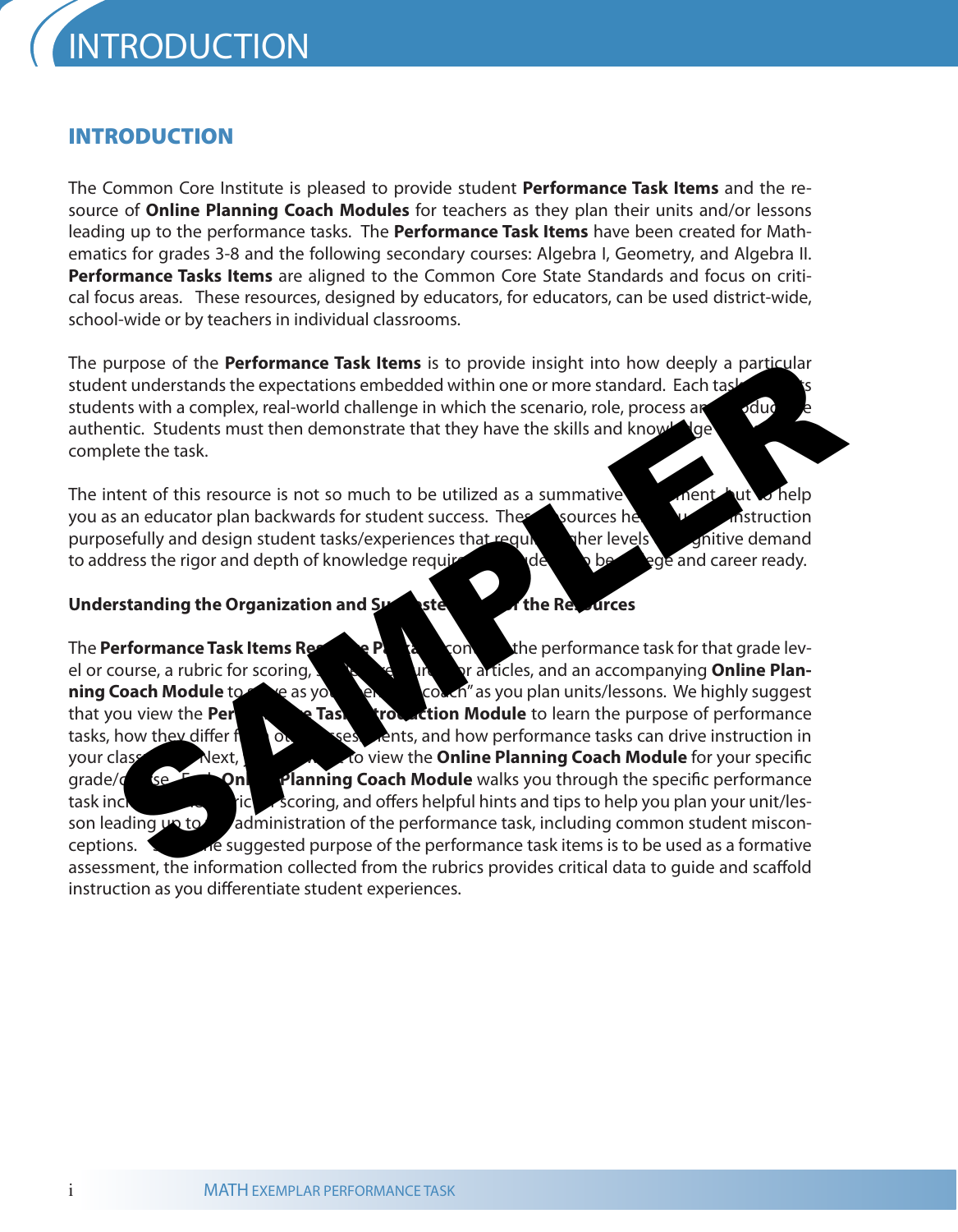# *Performance Task Item: Movie Ticket Packs*

*Grade Level: High School Algebra 1*

# TASK OVERVIEW/PURPOSE

# **Focus Area: Creating and solving equations that model real-world applications.**

# **Core Ideas of Focus Area:**

- Real-world problems are described by creating and solving equations and inequalities.
- <sup>l</sup>Equations describe numbers and relationships.
- Equations can be solved using arithmetic and algebraic rules and equivalence

# **Learning Targets:**

Students should be able to:

- Create equations in one variable to model real-world situations.
- Create equations in one variable and use them to solve problems.
- Define a quantity of interest to represent any numerical dependence of  $\sqrt{ }$  (where there is a quantity of interest). Equations describe numbers and relationships.<br>
Equations can be solved using arithmetic and algebraic rules and equivalent<br>
Learning Targets:<br>
Students should be able to:<br>
Create equations in one variable and use them to s
	- Rearrange formulas to highlight a quantity of interest using  $\epsilon$  ame reasoning as in solving equations.
	- Recall properties of equality.
	- $\bullet$  Solve-multi-step equations in one value.

# COMMON PREST E NUARDS

# **Common Co**

# **Substitutions Example 20** and **Equations**

**Cat C**uations that describe numbers or relationships.

### **Standards:**

- $H.S.1$ : Create equations and inequalities in one variable and use them to solve problems.
- HSA-CED.A.4: Rearrange formulas to highlight a quantity of interest using the same reasoning as in solving equations.

# **Sub- Domain: Reasoning with Equations and Inequalities**

**Cluster:** Solve equations and inequalities in one variable.

# **Standards:**

<sup>l</sup>HSA-REI.A.3: Solve linear equations and inequalities in one variable, including equations with coefficients represented by letters.

# **Practice Standards:**

- HS.MP.2: Reason abstractly and quantitatively.
- $\bullet$  HS.MP.4: Model with mathematics.
- HS.MP.5: Use appropriate tools strategically.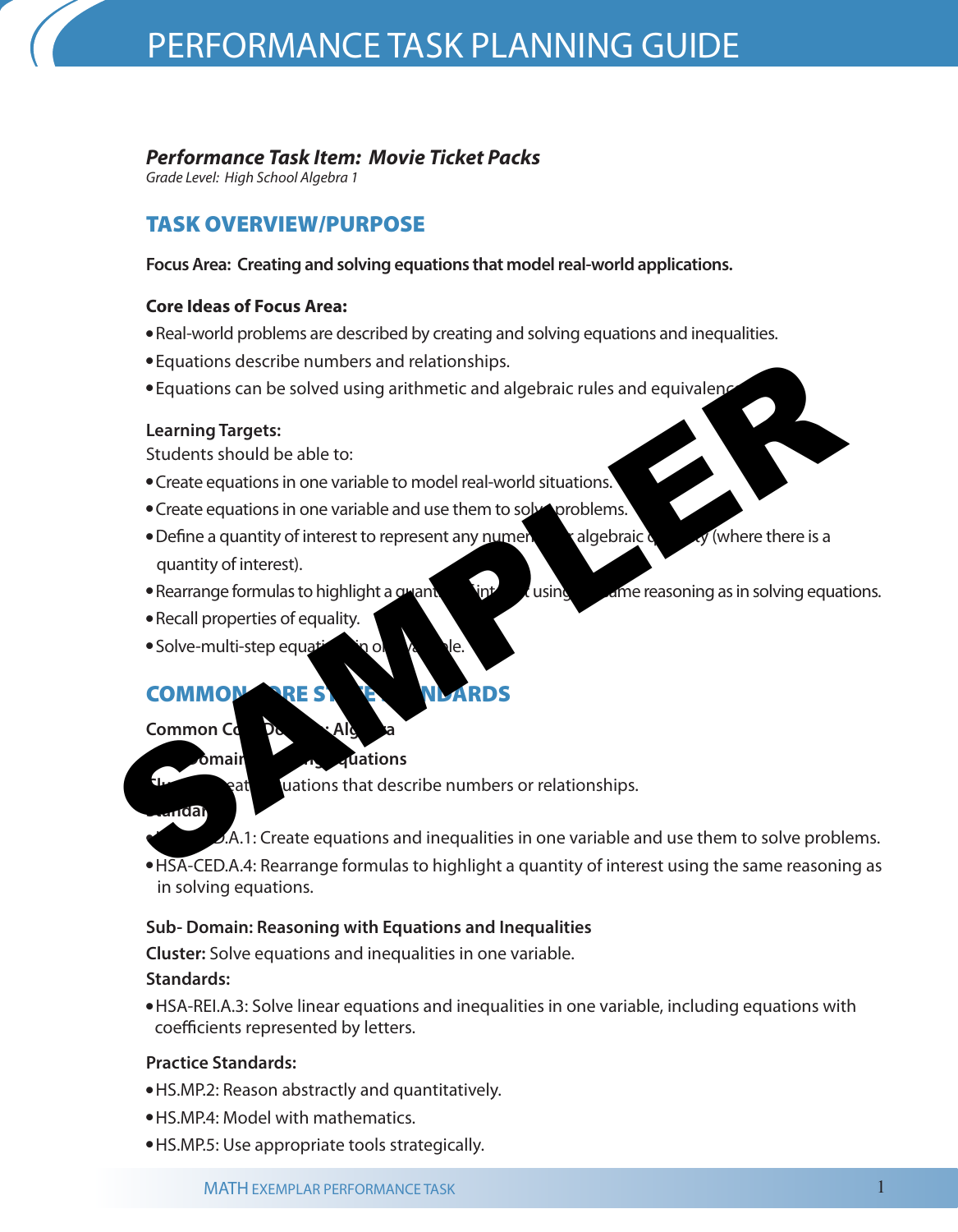# PERFORMANCE TASK PLANNING GUIDE

- HS.MP.6: Attend to precision.
- HS.MP.7: Look for and make use of structure.

# IDEAS FOR PLANNING & SCAFFOLDING

- After part 1, have student groups create a basic equation that models the original scenario.
- After part 2, have students identify important information that may augment their original equation.
- Introduce new concepts through the use of essential academic vocabulary.
- Give clear verbal explanations to portray key concepts and relationships.
- Connect new information or skills to what students have already learned.
- Provide additional instruction or support to students who lack necessary background.
- Model the steps in the strategy, using a think-aloud process.
- Allow students to work in groups and discuss ideas and methods.

# **Student Misconceptions:**

- Students might set up an equation, but put the numbers or vables in the
- Students might have difficulty identifying the appropriate inversion operation or might use the operation that appears in the equation in order to  $f$  is solution. met the vinformation or skills to what students have already learned.<br>
Side additional instruction or support to students who lack necessary background<br>
lel the steps in the strategy, using a think-aloud process.<br>
SAMPLER
- Students might believe they should automatically divideo a larger number when dividing.

# **QUESTIONS FOR REFLECT**

# **For Teacher:**

- $\bullet$  What went well in this  $\bullet$  on?
- $\bullet$  Did all the students and the outcomes
- $\bullet$  What evidence do I ha
- $\bullet$  What  $\vee$  different next time?

# **For Students:**

- How are equations used to describe numbers or relationships and solve problems?
- What are the steps and strategies to justify a solution to a problem?
- How can creating equations for real-life scenarios help us plan for real-life events?

# IDEAS FOR EXTENDED LEARNING

• Have students research prices of items they would like to purchase and determine the length of time needed to be able to afford the items based on an income and tax rate. The rates could be determined by the teacher or by actual jobs the students may have (or want to have).

# MATERIALS/RESOURCES

- Performance Task (copies or projected)
- Manipulatives, if needed
- Calculator, if needed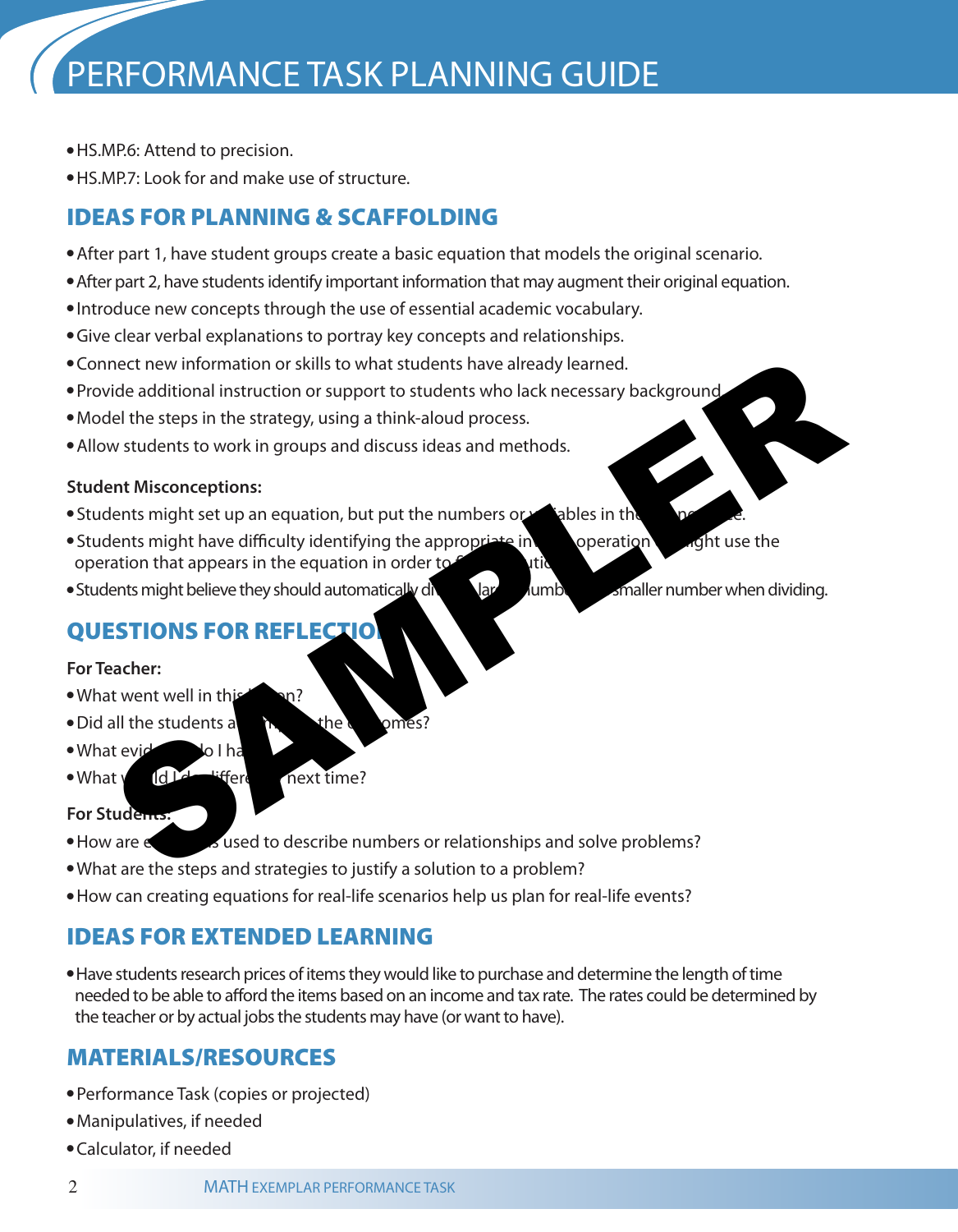Name:

# **Algebra I Performance Task Movie Ticket Packs**

Your part-time job pays \$7.25 an hour. You would like to take a group of friends to the movies. You work exactly 6 hours a week.

**1)** Using the information above, determine which party packs you can afford after 4 weeks of working. Provide evidence for your solutions.

| Cozy Pack \$100.00 | Ten Pack \$100.00 | Grande Pack \$100.0 |
|--------------------|-------------------|---------------------|
| 5 tickets          | 10 tickets        | 16 ticket           |
| 5 large popcorns   | 5 large popcorns  | lum i               |
| 5 large drinks     | 5 medium drinks   | Irink<br>6 sn       |
| $\mathbf{S}$       | N<br>N            |                     |

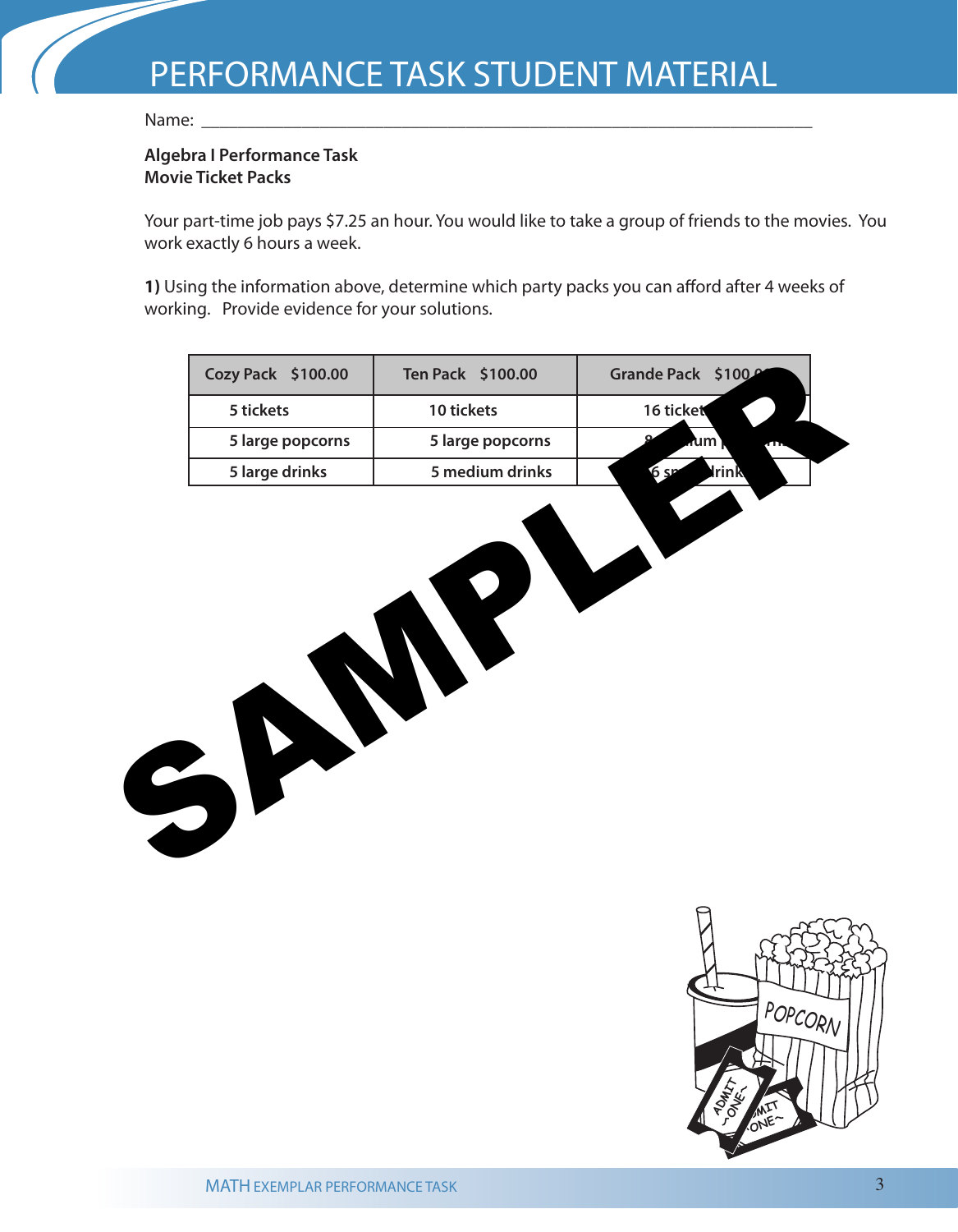# PERFORMANCE TASK STUDENT MATERIAL

**2)** The state has begun taxing all part-time employees at an 11% rate. With this new paycheck deduction, how many hours will you have to work in order to afford the Ten Pack? Provide evidence to support your answer.

**3)** You would like to save time figuring out how many hours of work will be needed to afford any of the movie packs. Create an equation of  $\begin{pmatrix} 1 & 1 \end{pmatrix}$  or  $\begin{pmatrix} 1 & 1 \end{pmatrix}$  defing the scenario, including the tax deduction. Solve this formula for the number of  $\begin{pmatrix} 1 & 1 \end{pmatrix}$  ou must work. tion. Solve this formula for the number

SAMPLER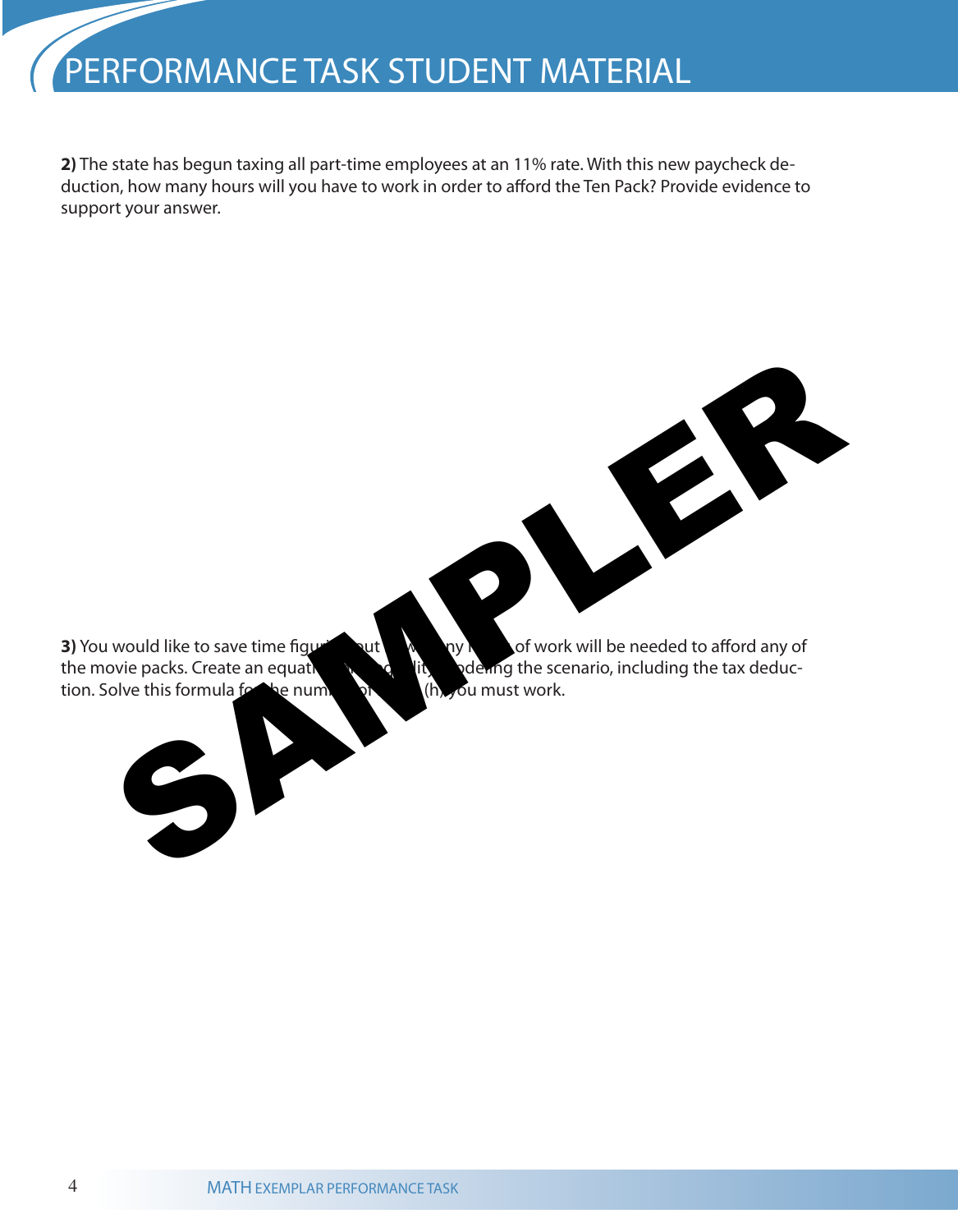# *Performance Task*

*Movie Ticket Packs*

|    | Focus: Solving equations and inequalities in one<br>variable; creating equations in one variable; rear-<br>ranging formulas to highlight a quantity of interest. | Depth of<br><b>Knowledge</b><br><b>Level</b> | <b>Points</b>  | <b>Possible</b><br><b>Section</b><br><b>Points</b> | <b>Total Points</b><br>Earned by<br><b>Student</b> |
|----|------------------------------------------------------------------------------------------------------------------------------------------------------------------|----------------------------------------------|----------------|----------------------------------------------------|----------------------------------------------------|
| 1. | 1 point for each correct answer that shows<br>student work:<br>Examples:                                                                                         | $\overline{2}$                               |                | 3                                                  |                                                    |
|    | Student can afford Cozy Pack.                                                                                                                                    |                                              | 1              |                                                    |                                                    |
|    | Student can afford Ten Pack.                                                                                                                                     |                                              | 1              |                                                    |                                                    |
|    | Student cannot afford Grande Pack.                                                                                                                               |                                              | 1              |                                                    |                                                    |
|    | Example: Evidence: Student earns \$174.00 in 4 weeks.                                                                                                            |                                              |                |                                                    |                                                    |
| 2. | 1 point for correct answer                                                                                                                                       |                                              |                |                                                    |                                                    |
|    | Student can still afford the Ten Pack.                                                                                                                           |                                              |                |                                                    |                                                    |
|    | 1 point for evidence                                                                                                                                             |                                              |                |                                                    |                                                    |
|    | Student takes home \$154.86.                                                                                                                                     |                                              |                |                                                    |                                                    |
| 3. | 1 point for assigning & declaring variables                                                                                                                      |                                              |                | 5                                                  |                                                    |
|    | Example: price = $p$ , hours = $h$ , we                                                                                                                          |                                              | 1              |                                                    |                                                    |
|    | 2 points for creating a<br>equa<br>equa                                                                                                                          |                                              |                |                                                    |                                                    |
|    | Example: $p \le 7.25(6)w$                                                                                                                                        |                                              | $\overline{2}$ |                                                    |                                                    |
|    | 5(h)(.11)<br>$p \le 7.25(h)$                                                                                                                                     |                                              |                |                                                    |                                                    |
|    | ing eqt<br>n or mequality for the<br>2 points i                                                                                                                  |                                              |                |                                                    |                                                    |
|    | number o<br>$\overline{u}$                                                                                                                                       |                                              |                |                                                    |                                                    |
|    | ample: p                                                                                                                                                         |                                              | $\overline{2}$ |                                                    |                                                    |
|    | be awarded based on Evidence.<br>redi                                                                                                                            |                                              |                |                                                    |                                                    |
|    |                                                                                                                                                                  | <b>TOTAL POINTS</b>                          |                | 10                                                 |                                                    |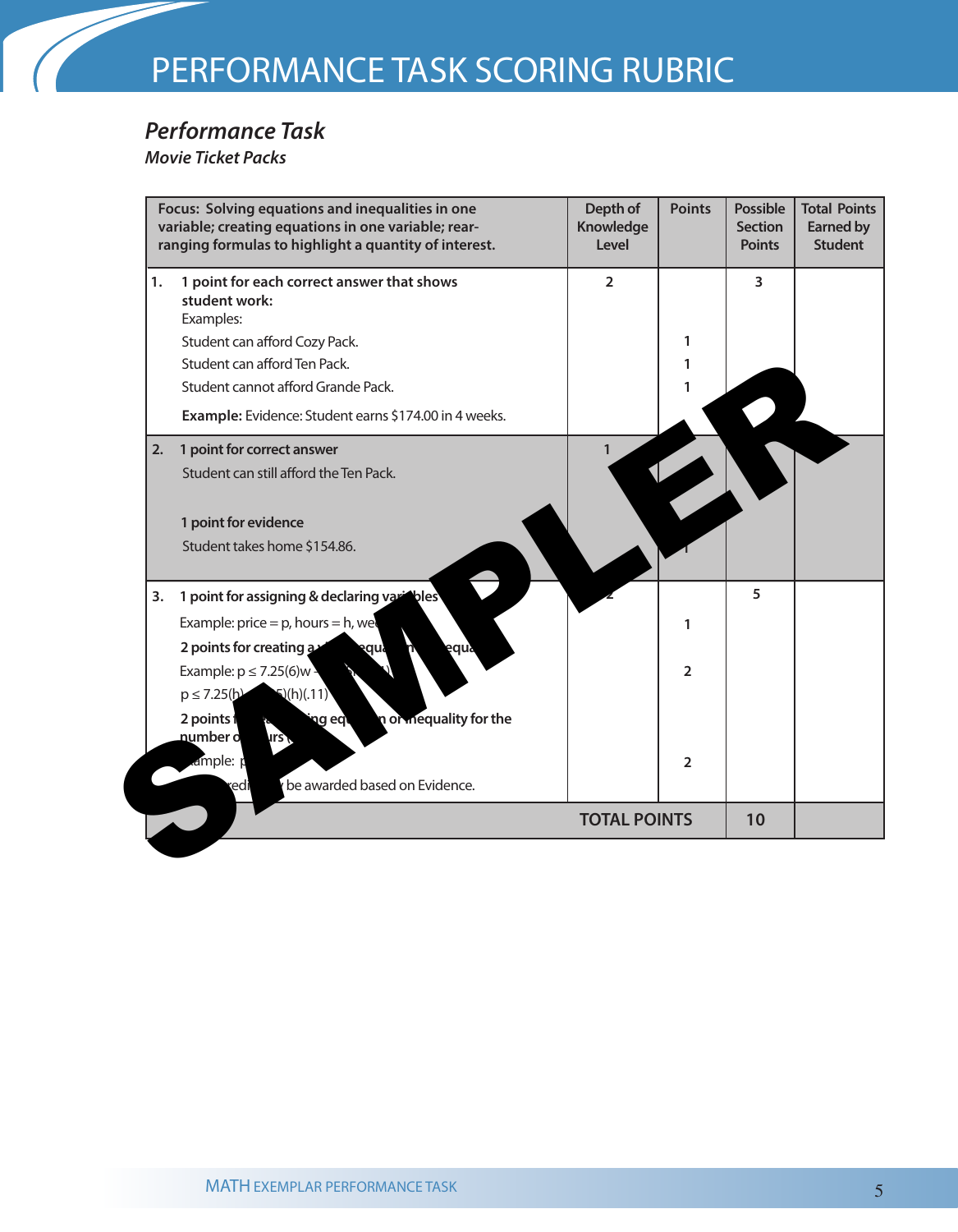# **RUBRIC INTERPRETATION (source: Oregon Department of Education)**

# *(10) Full Conceptual Understanding: The student uses all relevant information to solve the task.*

- The student's answer is consistent with the question/problem.
- The student is able to translate the problem into appropriate mathematical language.

# *(5) Partial Conceptual Understanding: The student extracts the "essence" of the task, but is unable to use this information to solve the task.*

- The student is only partially able to make connections between/among the concepts.
- The student's solution is not fully related to the question.
- The student understands one portion of the task, but not the complete task.

# *(0) Lack of Conceptual Understanding: The student's solution is inconsistent or unrelated to the task.*

- The student translates the problem(s) into inappropriate mathematical co
- The student uses incorrect procedures without understanding the concepts of to the task. student is only partially able to make connections between/among the concepts.<br>
student's solution is not fully related to the question.<br>
student understanding: The student's solution is inconsistent to<br>
student translates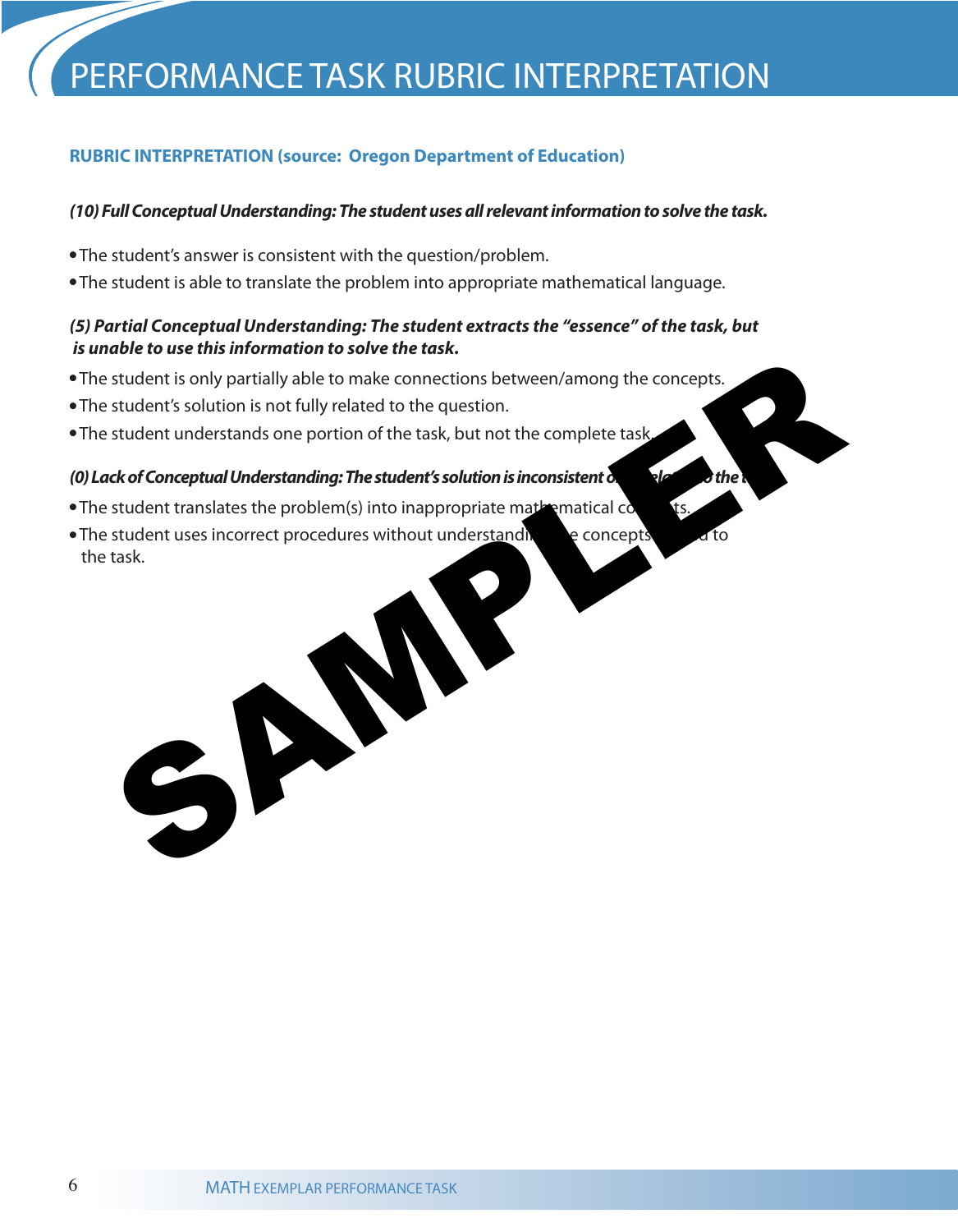# TEACHER NOTES